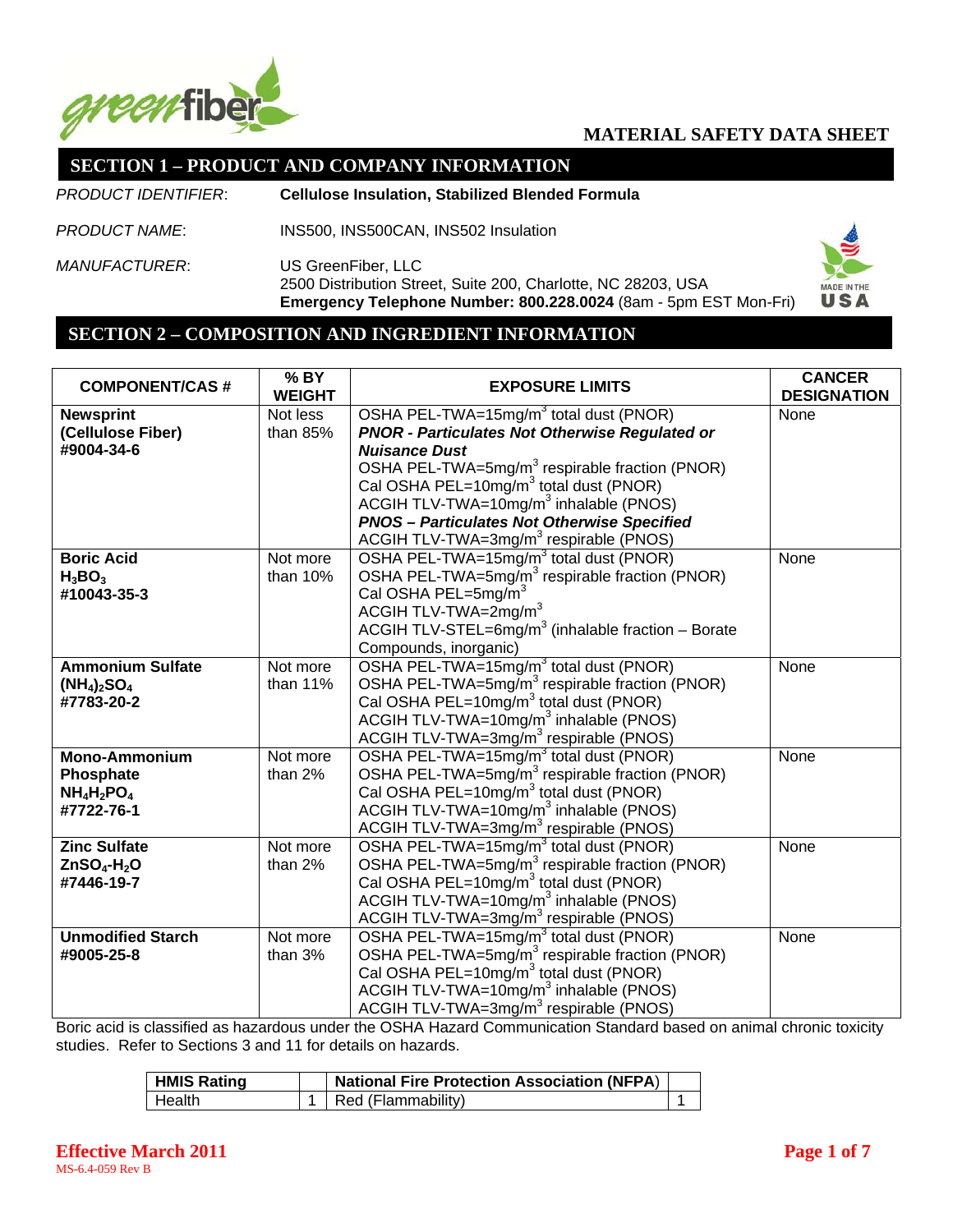

| Flammability               |   | Yellow (Reactivity) |      |  |
|----------------------------|---|---------------------|------|--|
| Reactivity                 |   | Blue (Acute Health) | $4*$ |  |
| <b>Personal Protection</b> | F | *Chronic Effects    |      |  |

### **SECTION 3 – HAZARD IDENTIFICATION**

#### **EMERGENCY OVERVIEW**

**Avoid extreme heat and open flame. May emit carbon monoxide gas, boric acid and other hazardous particulates during thermal decomposition**. This product is a finely divided, light gray / brown material with no perceptible odor. It presents no unusual hazard if involved in a fire.

| <b>Physical Characteristics</b> |                        |
|---------------------------------|------------------------|
| <b>Boiling Point (F)</b>        | Not applicable         |
| Vapor Pressure (mm Hg)          | Not applicable         |
| <b>Vapor Density</b>            | Not applicable         |
| <b>Solubility in Water</b>      | Insoluble; dispersible |
| Specific Gravity ( $H_2$ 0=1)   | Not applicable         |
| <b>Reactivity in Water</b>      | None                   |
| <b>Melting Point</b>            | Not applicable         |

| <b>Potential Health Effects</b> |                                                                                                                                                                                                                                      |
|---------------------------------|--------------------------------------------------------------------------------------------------------------------------------------------------------------------------------------------------------------------------------------|
| <b>Inhalation</b>               | Slightly irritating to upper respiratory system. Persons with respiratory problems                                                                                                                                                   |
|                                 | should avoid breathing dust.                                                                                                                                                                                                         |
| <b>Eyes</b>                     | Slight irritant. In case of eye contact, flush with water.                                                                                                                                                                           |
| Ingestion                       | Small amounts are not likely to cause harm. Ingestion of large amounts may cause<br>rash, diarrhea, nausea.                                                                                                                          |
| <b>Skin</b>                     | Does not normally irritate skin. In case of broken skin, wear gloves and wash dust<br>from skin with soap and plenty of water. Large amounts absorbed into bloodstream<br>may cause rash, skin peeling, diarrhea, nausea, dizziness. |
| Acute                           | Not anticipated as discussed above.                                                                                                                                                                                                  |
| <b>Chronic</b>                  | None.                                                                                                                                                                                                                                |
| <b>Cancer</b>                   | Neither the end product nor any of its components.                                                                                                                                                                                   |

### **SECTION 4 –FIRST AID**

| <b>Eyes</b>                  | For dust exposure, immediately flush eyes with plenty of water for at least 15 minutes. Seek medical<br>attention if irritation persists.              |
|------------------------------|--------------------------------------------------------------------------------------------------------------------------------------------------------|
| <b>Skin</b>                  | If skin is exposed, wash with soap and large amounts of water. If irritation persists, seek medical<br>attention.                                      |
| <b>Inhalation</b>            | If irritation or difficulty in breathing occurs, remove to fresh air. Seek medical attention if condition<br>persists.                                 |
| Ingestion                    | Symptoms may include diarrhea, nausea and vomiting. Seek medical attention if material was<br>ingested and symptoms occur.                             |
| Note to<br><b>Physicians</b> | Exposure to dust may aggravate symptoms of persons with pre-existing respiratory tract conditions<br>and may cause skin and gastrointestinal symptoms. |

## **SECTION 5 – FIRE FIGHTING MEASURES**

| Flash .<br><b>Point</b> | . .<br><b>Not</b><br>applicable |
|-------------------------|---------------------------------|
| (Method<br>Used)        |                                 |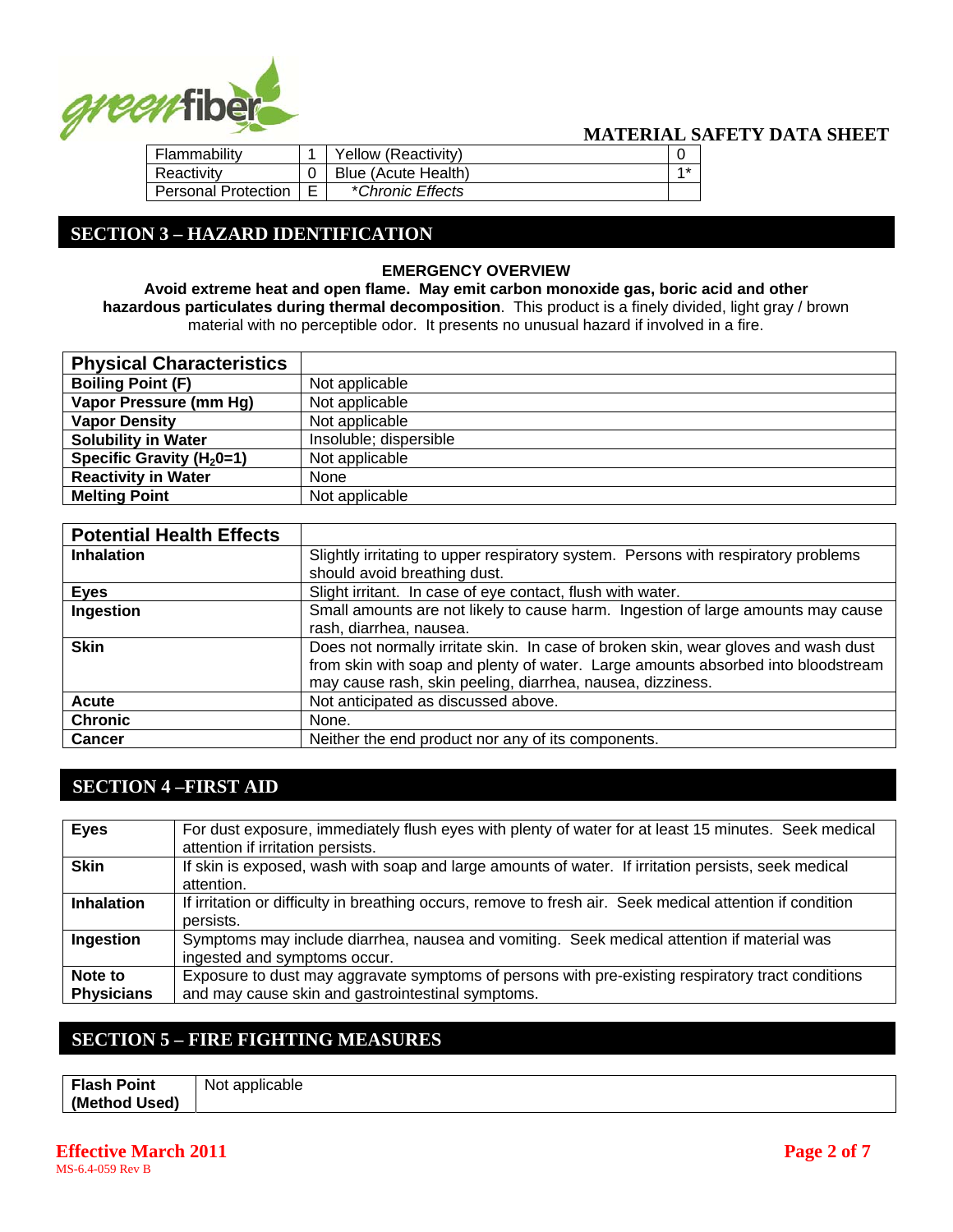

| <b>Combustible</b>   | Material may decompose on contact with extreme temperatures and open flames.                             |
|----------------------|----------------------------------------------------------------------------------------------------------|
| <b>Flammable</b>     | LEL: Not applicable UEL: Not applicable                                                                  |
| <b>Limits</b>        |                                                                                                          |
| Autoignition         | Not determined                                                                                           |
| <b>Temperature</b>   |                                                                                                          |
| <b>Explosion</b>     | None expected for product based on particle size. Note: Airborne concentrations of combustible           |
| <b>Hazard</b>        | dust, when combined with an ignition source, can create an explosion hazard if the dust                  |
|                      | concentration exceeds 15 mg/m <sup>3</sup> .                                                             |
| <b>Extinguishing</b> | Water, dry chemical and other agents rated for a wood fire (Type A fire). Use Type A rated               |
| Media                | extinguisher.                                                                                            |
| <b>Fire Fighting</b> | Evacuate the area and notify the fire department. If possible, isolate the fire by moving other          |
| <b>Instructions</b>  | combustible materials. If the fire is small, use a hose-line or extinguisher rated for a Type A fire. If |
|                      | possible, dike and collect water used to fight fires. Fire-fighters should wear normal protective        |
|                      | equipment (full bunker gear) and positive-pressure, self-contained breathing apparatus.                  |

#### **SECTION 6 – ACCIDENTAL RELEASE MEASURES**

Contains water-soluble inorganic mineral salts which may damage trees or vegetation exposed to large quantities. **Land**: shovel, sweep or vacuum product. Place in disposal container. Avoid bodies of water. **Water**: large quantities may cause localized contamination of surrounding waters depending on the quantity spilled. At high concentrations may damage localized vegetation, fish and other aquatic life. This product is a non-hazardous waste when spilled or disposed of as defined in the Resource Conservation and Recovery Act (RCRA) regulations (40 CFR 261). Refer to regulatory information in Section 15 for additional information regarding EPA and California regulations.

# **SECTION 7 – HANDLING AND STORAGE**

| General                    | No special handling is required. Storage of sealed bags in a dry, indoor location is<br>recommended. To maintain product integrity, handle on a "first-in-first-out" basis. Use good<br>housekeeping and engineering controls so that dust levels are below the exposure limits listed<br>in Section 2. |
|----------------------------|---------------------------------------------------------------------------------------------------------------------------------------------------------------------------------------------------------------------------------------------------------------------------------------------------------|
| <b>Storage</b>             | Ambient                                                                                                                                                                                                                                                                                                 |
| <b>Temperature</b>         |                                                                                                                                                                                                                                                                                                         |
| <b>Storage Pressure</b>    | Atmospheric                                                                                                                                                                                                                                                                                             |
| <b>Special Sensitivity</b> | None                                                                                                                                                                                                                                                                                                    |

### **SECTION 8 – EXPOSURE CONTROLS AND PERSONAL PROTECTION**

| <b>General Exposure Controls</b> | No specific controls are needed. Use standard good housekeeping practices and<br>engineering controls to minimize nuisance levels. |
|----------------------------------|------------------------------------------------------------------------------------------------------------------------------------|
|                                  |                                                                                                                                    |
| <b>Respiratory Protection</b>    | If housekeeping and engineering controls do not maintain nuisance levels below                                                     |
|                                  | regulatory limits or dust concentration is unknown, use a NIOSH-approved mask.                                                     |
| <b>Eye Protection</b>            | Wear ANSI-approved eye protection if environment is excessively dusty.                                                             |
| <b>Hand Protection</b>           | If skin is broken or sensitive, use gloves                                                                                         |
| <b>Other Protective Clothing</b> | None                                                                                                                               |
| <b>Ventilation</b>               | Normal and adequate ventilation                                                                                                    |
| <b>Work/Hygienic Practices</b>   | Standard hygienic practices                                                                                                        |
| <b>Occupational Exposure</b>     | This product is listed/regulated by OSHA and Cal/OSHA as "Particulates Not                                                         |
| <b>Limits</b>                    | Otherwise Regulated" or "Nuisance Dust." This product is list by ACGIH as                                                          |
|                                  | "Particulates Not Otherwise Specified."                                                                                            |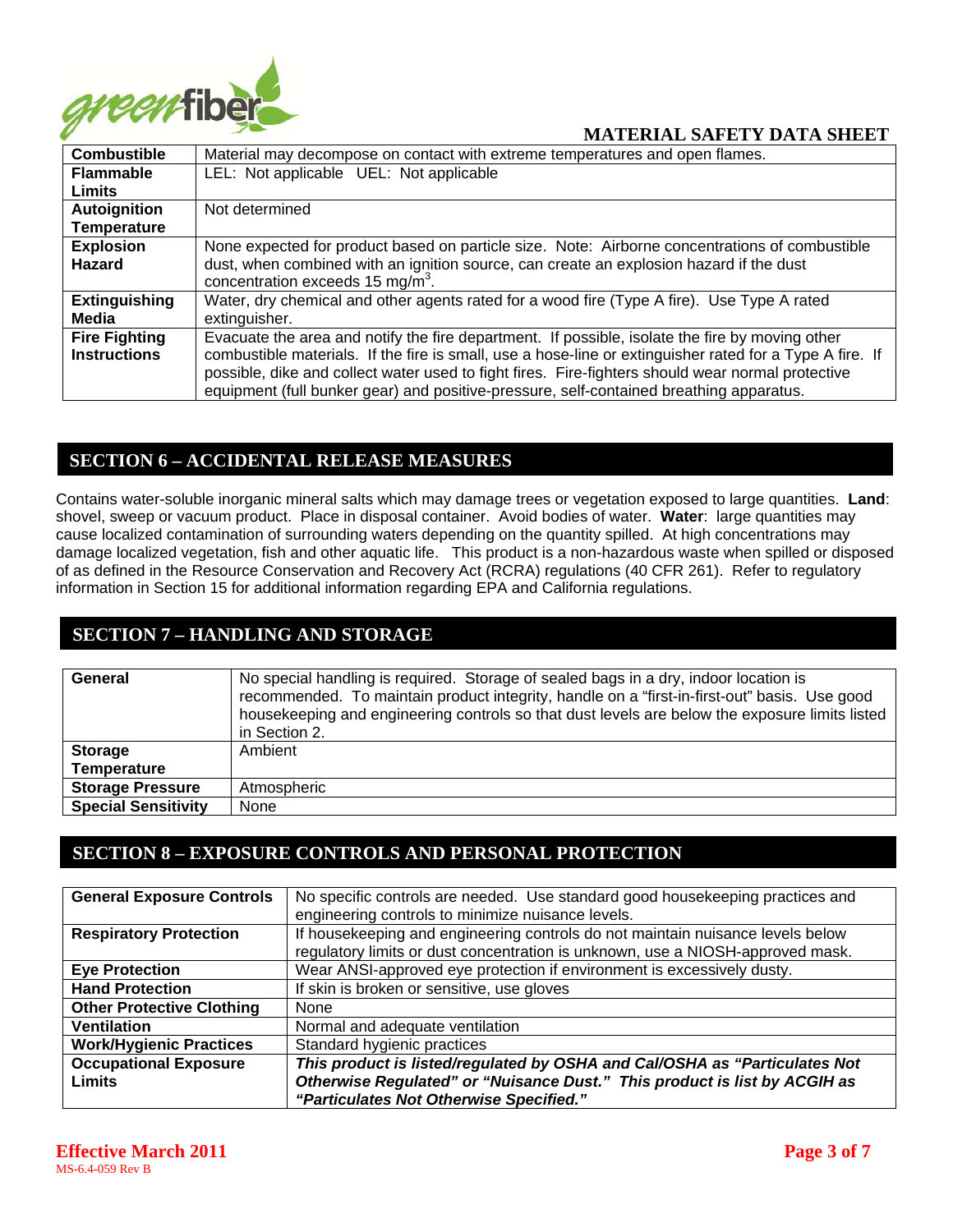

## **SECTION 9 – PHYSICAL AND CHEMICAL PROPERTIES**

| Appearance                 | Gray / Brown, odorless fiber    | <b>Boiling/Melting Point</b> | Not applicable                            |
|----------------------------|---------------------------------|------------------------------|-------------------------------------------|
| <b>Bulk Density</b>        | 9 lb/ft <sup>3</sup> compressed | <b>Flash Point</b>           | Not applicable                            |
| <b>Vapor Pressure</b>      | Negligible $@$ 20 $^{\circ}$ C  | рH                           | <8.2 (2.0% suspension $@$ 25 $^{\circ}$ C |
| <b>Solubility in Water</b> | Product is not soluble          | <b>Viscosity</b>             | Not applicable                            |

#### **SECTION 10 – STABILITY AND REACTIVITY**

#### **Stability**: Stable **Hazardous Decomposition Products**: None

**Hazardous Polymerization**: Will not occur

**Conditions and Materials to Avoid**: Reaction with strong reducing agents such as metal hydrides or alkali metals will generate hydrogen gas which could create an explosive hazard. Keep away from strong oxidizers, such as concentrated nitric acid, hydrogen peroxide and chlorine.

### **SECTION 11 – TOXICOLOGICAL INFORMATION**

| <b>BORIC ACID</b>   |                                                                                                                                       |
|---------------------|---------------------------------------------------------------------------------------------------------------------------------------|
| Eye                 | Draize test in rabbits produced mild eye irritation effects. No adverse eye effects anticipated.                                      |
| <b>Skin</b>         | Low acute dermal toxicity, LD50 in rabbits is greater than 2,000 mg/kg of body weight. Boric Acid is<br>poorly absorbed through skin. |
| Ingestion           | Low acute oral toxicity, LD50 in rates is 3,500 to 4,100 mg/kg of body weight                                                         |
| <b>Inhalation</b>   | Low acute inhalation toxicity; LC50 in rates is greater than 2.0 mg/L (or $g/m3$ ).                                                   |
| <b>Reproduction</b> | Animal feeding studies in rat, mouse, and dog, at high doses, have demonstrated effects on fertility.                                 |
| <b>Mutagenicity</b> | No mutagenic activity was observed for boric acid in a battery of short-term mutagenicity assays.                                     |

| <b>AMMONIUM SULFATE</b> |                                                                                        |  |
|-------------------------|----------------------------------------------------------------------------------------|--|
| Eye                     | None listed                                                                            |  |
| <b>Skin</b>             | None listed                                                                            |  |
| Ingestion               | TDLo, oral, human, 1500 mg/kg, diarrhea, nausea, vomiting, LD50, oral, rat, 2840 mg/kg |  |
| <b>Inhalation</b>       | None reported                                                                          |  |
| <b>Subchronic</b>       | None reported                                                                          |  |
| <b>Chronic</b>          | None reported                                                                          |  |
| <b>Teratology</b>       | None reported                                                                          |  |
| <b>Reproduction</b>     | None reported                                                                          |  |
| <b>Mutagenicity</b>     | None reported                                                                          |  |

| <b>MONOAMMONIUM PHOSOPHATE</b> |                                                                              |  |  |
|--------------------------------|------------------------------------------------------------------------------|--|--|
| Eye                            | Irritation with the extent of damage depending on duration of contact        |  |  |
| <b>Skin</b>                    | Contact dermatitis may follow repeated skin contact                          |  |  |
| Ingestion                      | With large doses there is the possibility of diuresis and systemic poisoning |  |  |
| <b>Inhalation</b>              | None reported                                                                |  |  |
| <b>Subchronic</b>              | None reported                                                                |  |  |
| <b>Chronic</b>                 | None reported                                                                |  |  |
| <b>Teratology</b>              | None reported                                                                |  |  |
| <b>Reproduction</b>            | None reported                                                                |  |  |
| <b>Mutagenicity</b>            | None reported.                                                               |  |  |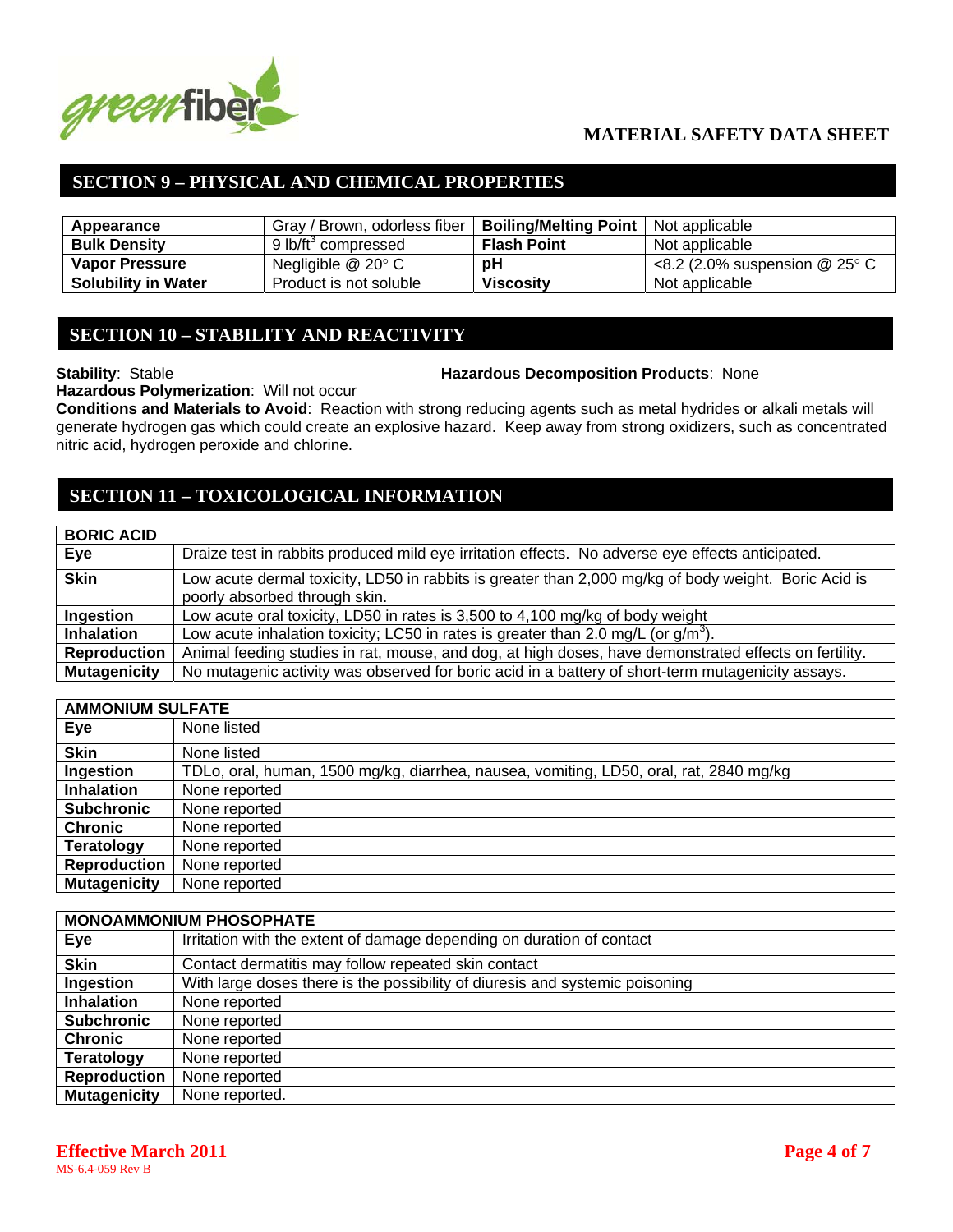

| <b>ZINC SULFATE</b> |                                                |  |
|---------------------|------------------------------------------------|--|
| Eye                 | Dose-420 ug; moderate (rabbit)                 |  |
| <b>Acute</b>        | LD 50: 1710 mg/kg, oral, rat                   |  |
| <b>Exposure</b>     | LD 50: 245 mg/kg, oral, mouse                  |  |
| <b>Chronic</b>      | No known ingestion reaction anticipated        |  |
| Teratology          | May cause inhalation reflex brochoconstruction |  |

| <b>STARCH</b>       |                |
|---------------------|----------------|
| Eye                 | None reported. |
| <b>Skin</b>         | None reported  |
| Ingestion           | None reported  |
| <b>Inhalation</b>   | None reported  |
| <b>Chronic</b>      | None reported  |
| <b>Teratology</b>   | None reported  |
| <b>Reproduction</b> | None reported  |
| <b>Mutagenicity</b> | None reported. |

# **SECTION 12 – ECOLOGICAL INFORMATION**

| <b>BORIC ACID</b>                          |                                                                                                                                                                                                        |
|--------------------------------------------|--------------------------------------------------------------------------------------------------------------------------------------------------------------------------------------------------------|
| <b>Ecotoxicity</b>                         | Daphnia magna, 48-hr LC50=133 mg B/L. Trout, 32-day LC50=100 mg B/L                                                                                                                                    |
| <b>Chemical Fate</b><br><b>Information</b> | Boron is naturally occurring and ubiquitous in the environment. Boric Acid decomposes<br>in the environment to natural borate. Boric Acid is soluble in water and is leachable<br>through normal soil. |

| <b>AMMONIUM SULFATE</b>                    |                                   |
|--------------------------------------------|-----------------------------------|
| Ecotoxicity                                | TLm, Daphnia magna, 423 mg/L/24H. |
| <b>Chemical Fate</b><br><b>Information</b> | Not listed.                       |

| <b>ZINC SULFATE</b>  |                                                                                       |
|----------------------|---------------------------------------------------------------------------------------|
| <b>Ecotoxicity</b>   | LC 50 rainbow trout: 4.76 MG/L/48 HR, hard water / continuous flow conditions         |
|                      | LC 50 rainbow trout: 4.6 ppm/96 hr/fresh water / conditions of bioassay not specified |
| <b>Chemical Fate</b> | No data available for degradability, Log Bioconcentration Factor or Log Octanol/Water |
| <b>Information</b>   | partition coefficient                                                                 |

### **SECTION 13 – DISPOSAL CONSIDERATIONS**

Dispose as a non-hazardous waste.

### **SECTION 14 – TRANSPORT INFORMATION**

May be shipped normally as a non-hazardous material.

### **SECTION 15 – REGULATORY INFORMATION**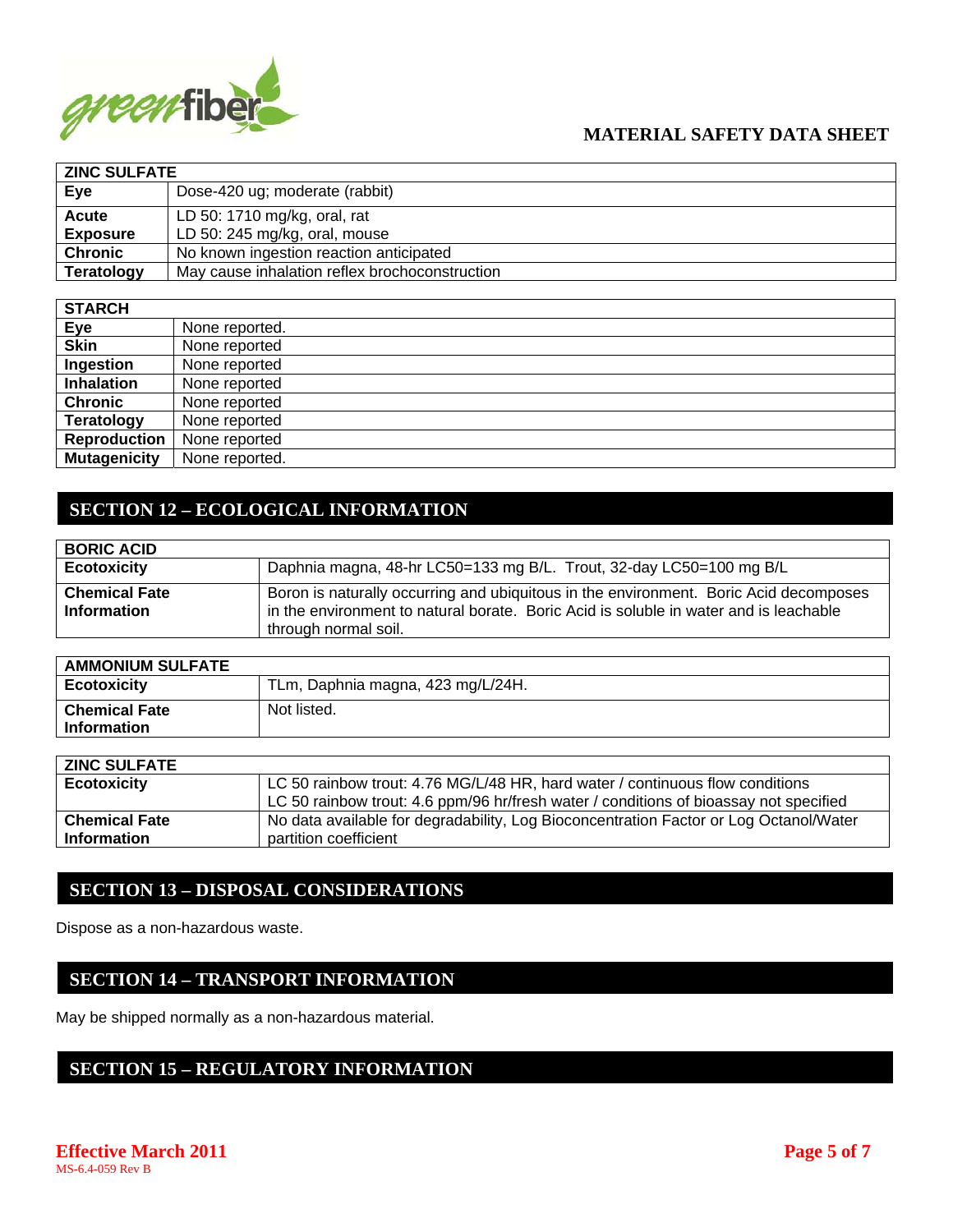

**Superfund**: CERCLA/SARA. This product is not listed under the Comprehensive Environmental Response Compensation and Liability Act(CERCLA) or its 1986 amendments, the Superfund Amendments and Reauthorization Act (SARA), including substances listed under Section 313 of SARA, Toxic Chemicals, 42 USC 11023, 40 CFR 372.65; Section 302 of SARA Extremely Hazardous Substances, 42 USC 11002, 40 CFR 355; or the CERCLA Hazardous Substances list, 42 USC 9604, 40 CFR 302.

**RCRA:** This product is not listed as a hazardous waste under any sections of the Resource Conservation and Recovery Act or regulations (40 CFR 261 et seq.).

**Safe Drinking Water Act:** This product is not regulated under the SDWA, 42 USC 300g-1, 40 CFR 141 et seq. Consult state and local regulations for possible water quality advisories regarding boron and ammonia. **California Proposition 65:** This product is not listed on any Proposition 65 lists of carcinogens or reproductive toxicants.

**OSHA Carcinogen:** Not listed.

**Clean Water Act (Federal Water Pollution Control Act):** 33 USC 1251 et seq.: This product is not itself a discharge covered by any water quality criteria of Section 304 of the CWA, 33 USC 1314. This product is not on the Section 307 List of Priority Pollutants, 33 USC 1317, 40 CFR 116. This product is not on the Section 311 List of Hazardous Substances, 33 USC 1321, 40 CFR 116.

**TSCA No.:** This product does not appear on the EPA TSCA inventory list. Ammonium sulfate and boric acid appear on the EPA TSCA inventory list under the CAS Nos. 7783-20-2 and 10043-35-3 respectively.

**OSHA/Cal/OSHA:** This MSDS document meets the requirements of both OSHA and Cal/OSHA hazard communication standards. Refer to Section 8 for regulatory exposure limits.

**IARC:** The International Agency for Research on Cancer (of the World Health Organization) does not list or categorize this product as a carcinogen.

**NTP Annual Report on Carcinogens:** Not listed.

#### **SECTION 16 – OTHER INFORMATION**

INFORMATION PRESENTED HEREIN HAS BEEN COMPILED FROM SOURCES CONSIDERED DEPENDABLE AND IS ACCURATE AND RELIABLE TO THE BEST OF OUR KNOWLEDGE AND BELIEF, BUT IS NOT GUARANTEED TO BE SO. NOTHING HEREIN IS TO BE CONSTRUED AS RECOMMENDING ANY PRACTICE OR ANY PRODUCT IN VIOLATION OF ANY PATENT OR IN VIOLATION OF ANY LAW OR REGULATION. THE USER IS RESPONSIBLE TO DETERMINE THE SUITABILITY OF ANY MATERIAL FOR A SPECIFIC PURPOSE AND ADOPT NECESSARY SAFETY PRECAUTIONS. WE MAKE NO WARRANTY AS TO RESULTS TO BE OBTAINED IN USING ANY MATERIAL AND, SINCE CONDITIONS OR USE ARE NOT UNDER OUR CONTROL, WE MUST NECESSARILY DISCLAIM ALL LIABILITY WITH RESPECT TO USE OF ANY MATERIAL SUPPLIED BY US.

#### **ABBREVIATIONS**

| <b>CAS</b>        | Chemical Abstract Services (identifies specific | <b>OSHA</b>  | Occupational Safety and Health Administration    |
|-------------------|-------------------------------------------------|--------------|--------------------------------------------------|
|                   | chemical)                                       |              |                                                  |
| mg/m <sup>3</sup> | Milligrams per cubic meter                      | <b>PNOR</b>  | Particulates Not Otherwise Regulated             |
| <b>LCLo</b>       | Lethal concentration low                        | <b>PNOS</b>  | Particulates Not Otherwise Specified             |
| <b>LDLo</b>       | Lethal dose low                                 | <b>PEL</b>   | <b>OSHA Permissible Exposure Limit</b>           |
| <b>LC50</b>       | Lethal concentration 50%                        | ppm          | Parts per million                                |
| <b>LD50</b>       | Lethal dose 50%                                 | <b>RfD</b>   | Reference Dose                                   |
| <b>LOAEL</b>      | Lowest Observed Adverse Effect Level            | <b>RTECS</b> | Registry of Toxic Effects of Chemical Substances |
| mg/ I/H           | Milligrams per liter per hour                   | <b>TDLo</b>  | Toxic dose low                                   |